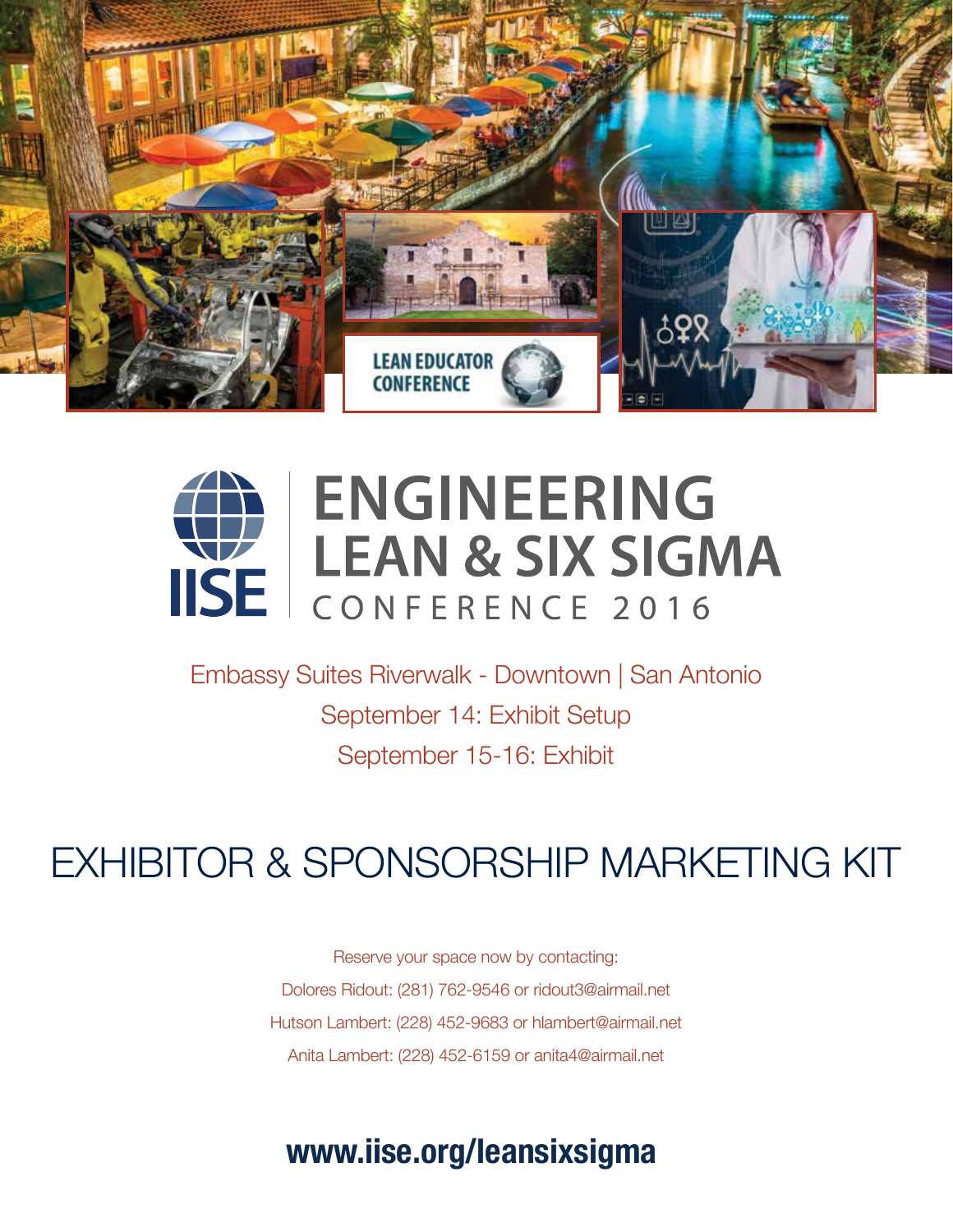## San Antonio: Meet. Learn. Play.

Join IISE and Lean and Six Sigma professionals from around the country in the heart of Texas for the Engineering Lean and Six Sigma Conference 2016 (ELSS). Conference attendees come to ELSS for discussions of best practices and the latest research advancements to find solutions to improve their operations. ELSS attracts attendees from many fields, including: healthcare, manufacturing, logistics, technology, communications, academia and more!

This year's conference is sure to be better than ever before, with San Antonio playing the perfect backdrop for the learning and connections that ELSS is known for. Join us, September 14-16, to be part of this exciting conference. For the third year in a row, the Lean Educator Conference is being held in collaboration with ELSS, presented by IISE's Lean Division, EdNet, LEAN and LEI.

### **MEET**

Improve exposure of your brand when you reserve your booth space today! Meet face-to-face with industry professionals seeking ways to increase process and quality improvement as well as academic professionals dedicated to advancing lean curriculum and pedagogy—all in one place for three days of industry leading educational and networking opportunities. Showcase your products or services to your key audience during the time when they are most receptive to discovering new solutions and knowledge.

### **LEARN**

Discover the latest advancements in Lean and Six Sigma by being at the center of where the knowledge is shared. Speak with representatives from all industries and backgrounds to discover their needs for products and services to solve their toughest problems. Share your solutions and establish the partnerships that will help drive your business forward.

### PLAY

San Antonio has something for everyone. Interested in taking a new client to dinner? Do you need to set up meetings with current customers? Need to make connections in an informal setting? Look no further than San Antonio. The city's rich history and top-notch dining and attractions create the perfect setting for you to help increase awareness and satisfaction of your brand. Take in the Riverwalk, touted as "the world's largest hotel lobby", or discover why Texas is known for some of the greatest food in the country at one of the city's many restaurants.

## Who Should Exhibit

Exhibitors whose products and services help industry (healthcare, manufacturing, logistics, etc. ) or academic organizations improve quality and efficiency. Past exhibitors include software companies, training providers, educational programs and book publishers.

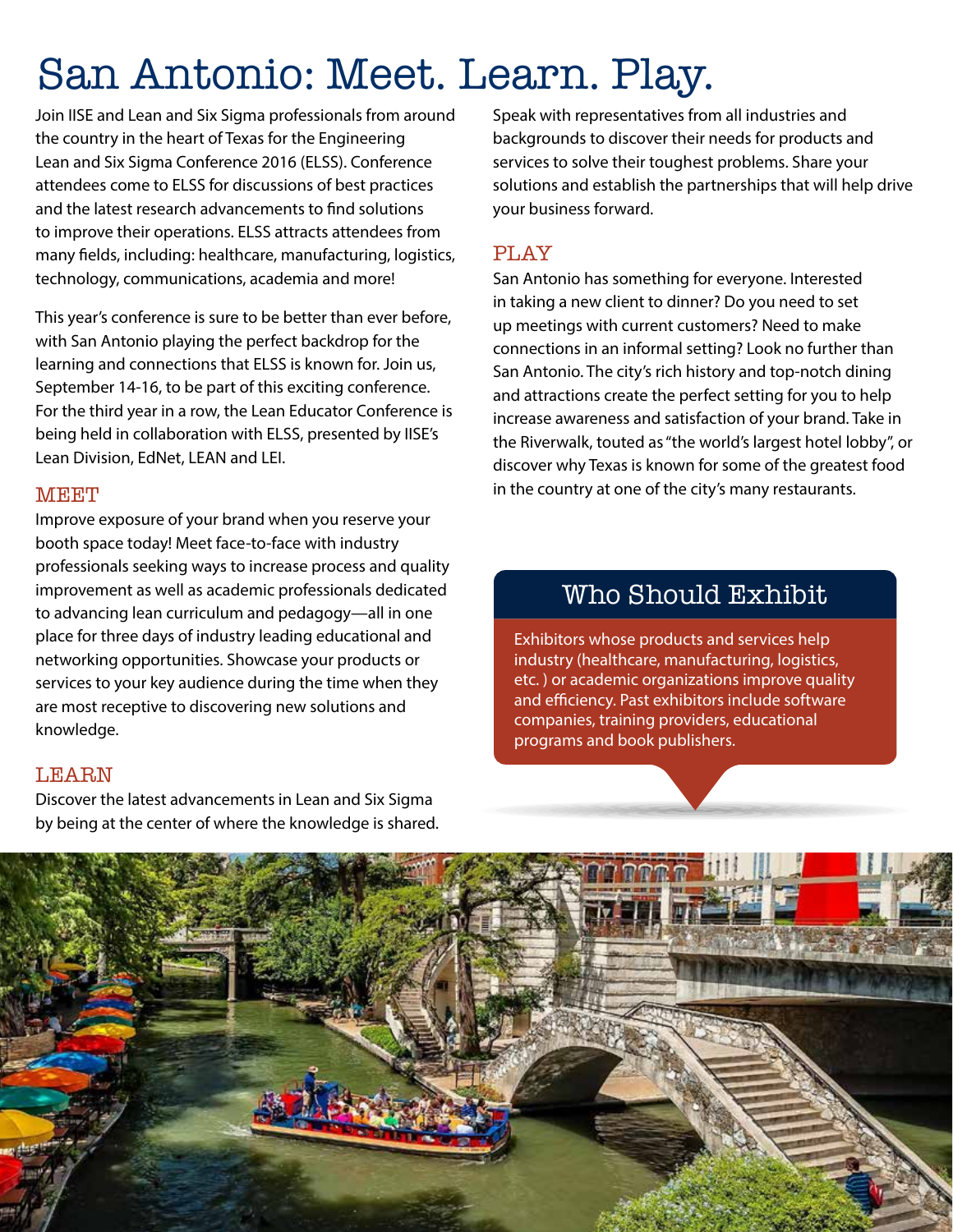## Conference Schedule

| WEDNESDAY, SEPT. 14   |                                                   |  |
|-----------------------|---------------------------------------------------|--|
| 7 a.m. - 5 p.m.       | Registration                                      |  |
| 8 a.m. – Noon         | Workshop - Baptist Medical Center                 |  |
| 1 p.m. – 5 p.m.       | <b>Exhibitor Setup</b>                            |  |
| 1 p.m. $-5$ p.m.      | Poster Session Setup                              |  |
| 12:30 p.m. $-5$ p.m.  | Facility Tour - Toyota Mfg. & Reyes<br>Automotive |  |
| 1:30 p.m. $-5$ p.m.   | <b>Concurrent Sessions</b>                        |  |
| $1:30$ p.m. $-5$ p.m. | Workshop - Embassy Suites                         |  |

### THURSDAY, SEPT. 15

| $6:30$ a.m. $-7$ a.m.      | <b>Exhibitor Setup</b>              |
|----------------------------|-------------------------------------|
| 7 a.m. - 5 p.m.            | Registration                        |
| $7 a.m. - 8:30 a.m.$       | Coffee Service                      |
| $8 a.m. - 9 a.m.$          | Opening Session and Keynote Speaker |
| $9:05$ a.m. $-10:10$ a.m.  | <b>Concurrent Sessions</b>          |
| $10:15$ a.m. $-10:45$ a.m. | <b>Break with Exhibitors</b>        |
| 10:50 a.m. – 11:55 a.m.    | <b>Concurrent Sessions</b>          |
| Noon – 1:30 p.m.           | Lunch and Keynote Speaker           |
| 1:45 p.m. $-$ 2:50 p.m.    | <b>Concurrent Sessions</b>          |
| $2:55$ p.m. $-3:25$ p.m.   | <b>Break with Exhibitors</b>        |
| $3:30$ p.m. $-4:35$ p.m.   | <b>Concurrent Sessions</b>          |
| 4:45 p.m. $-5:30$ p.m.     | Town Hall Meeting - Lean Division   |
| $6:30$ p.m. $-7:30$ p.m.   | River Taxi Cruise (additional fee)  |

### FRIDAY, SEPT. 16

| Registration                      |
|-----------------------------------|
| Coffee Service                    |
| <b>Concurrent Sessions</b>        |
| <b>Break with Exhibitors</b>      |
| <b>Concurrent Sessions</b>        |
| <b>Break with Exhibitors</b>      |
| <b>Concurrent Sessions</b>        |
| Exhibit Tear-Down                 |
| Lunch, Awards and Keynote Speaker |
|                                   |

## Important Dates to Remember

| <b>Now</b>      | Sign up for table-top or pop-up<br>display space                                                                                         |
|-----------------|------------------------------------------------------------------------------------------------------------------------------------------|
| <b>Now</b>      | Submit exhibit contract along<br>with your company logo,<br>product/ service description,<br>company information, and<br><b>URL/link</b> |
| <b>Now</b>      | Sign up for sponsorship<br>opportunities, booth traffic<br>drivers, and advertising for<br>maximum brand awareness                       |
| <b>Jul. 15</b>  | Deadline for Web banner ads to<br>run on the conference website<br>from Aug. $1 -$ Sept. 30                                              |
| <b>Aug. 18</b>  | Deadline to have your<br>conference bag insert approved<br>by IISE prior to printing and<br>shipping                                     |
| <b>Aug. 18</b>  | Artwork deadline for print ads<br>to be included in the conference<br>program                                                            |
| Sept. 1         | Shipment deadline for<br>conference bag inserts to arrive<br>at IISE                                                                     |
| <b>Sept. 14</b> | Exhibit setup   1p.m. $-5$ p.m.                                                                                                          |
| Sept. 15-16     | <b>Exhibit days</b>                                                                                                                      |
| <b>Sept. 16</b> | Exhibit tear-down   11:30 a.m. -<br>4 p.m.                                                                                               |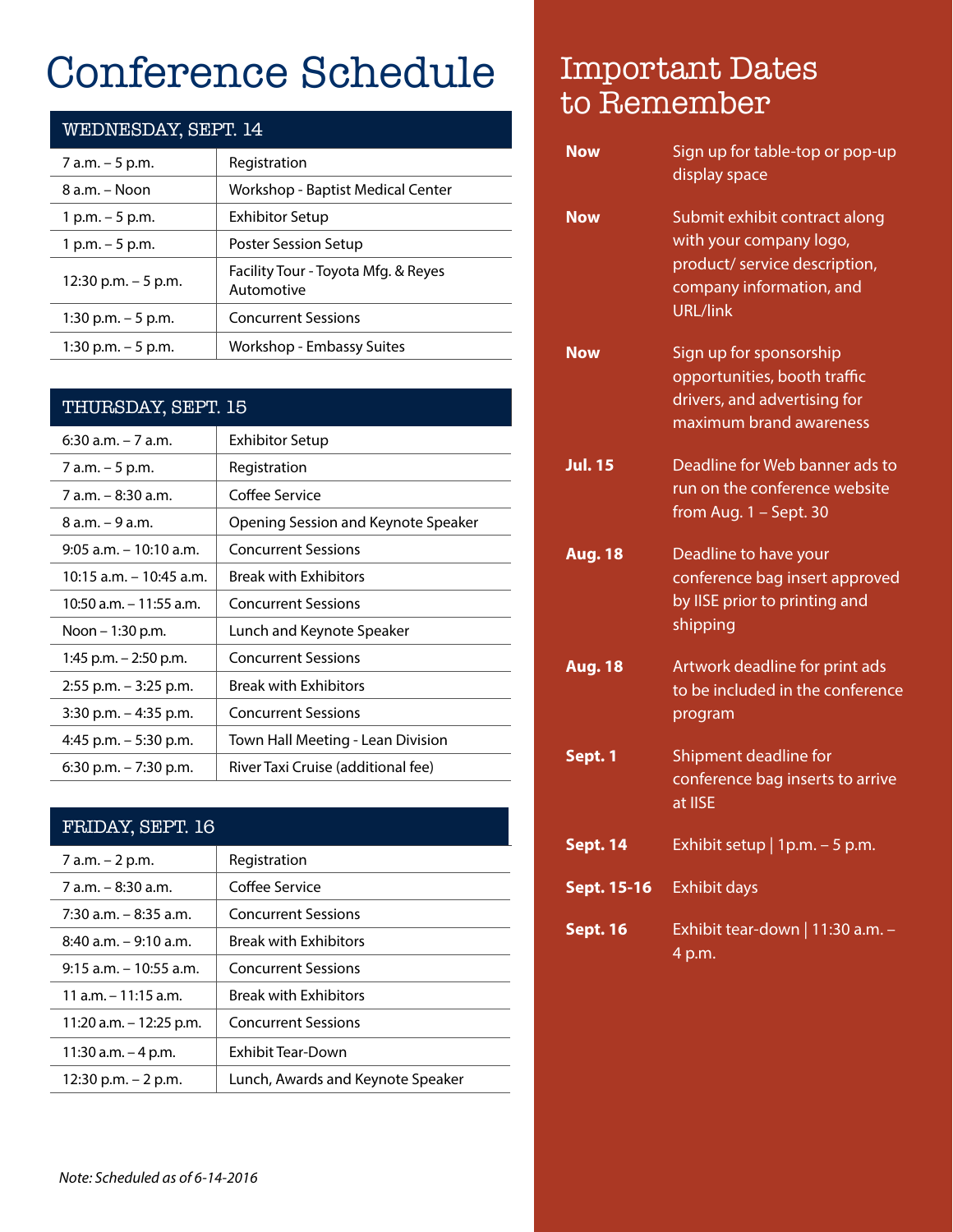# Table-Top or Pop-Up Display for \$1,275

### **Exhibit space amenities:**

 $\boxtimes$  Six-foot (6') table with drape  $\boxtimes$  Two (2) chairs and wastebasket  $\boxtimes$  Existing hotel flooring (carpet)  $\boxtimes$  Wi-Fi will be provided

### **Additional exhibitor benefits include:**

- $\boxtimes$  Coffee service, beverage breaks and lunch (Thursday and Friday)
- $\boxtimes$  One (1) full conference registration
- $\boxtimes$  Logo and product/service description on conference website, signage and on-site program
- $\boxdot$  Dedicated exhibit time

#### AREAS OF PURCHASING

## Six Sigma training Supply chain software Lean consulting services Lean manufacturing software Work measurement software Simulation software Scheduling/planning software Warehouse management systems Lean manufacturing hardware Material handling systems Logistics outsourcing

#### AREAS OF SERVICE

Logistics/transportation/ distribution/warehousing Factory layout and planning Healthcare Government Retail Communications **Utilities** Academia

#### AREAS OF MANUFACTURING

Assembly Process Job shop Remanufacturing Repetitive Discrete

#### INDUSTRIES REPRESENTED

Defense Aerospace Automotive Medical/healthcare Consumer products/textiles **Electronics** Food and beverage Pharmaceuticals Chemicals

#### Get ready to connect with some of the most outstanding practitioners and academic professionals in the entire lean and Six Sigma arena.

| Top and mid-level managers                                     | Quality engineers               |
|----------------------------------------------------------------|---------------------------------|
| Quality systems managers                                       | Production managers             |
| Lean implementation leaders                                    | Test engineers                  |
| Auditors (ISO, quality systems, Baldrige, Industrial engineers | Healthcare management engineers |
| Oglethorpe, product, process, etc.)                            | Six Sigma green belts           |
| Management engineers                                           | Professors                      |
| Operations managers                                            | Six Sigma black belts           |
| Manufacturing engineers                                        | Graduate students               |
| Supply chain managers                                          | <b>Quality technicians</b>      |
| Design engineers                                               | Research assistants             |
| Advanced lean researchers                                      |                                 |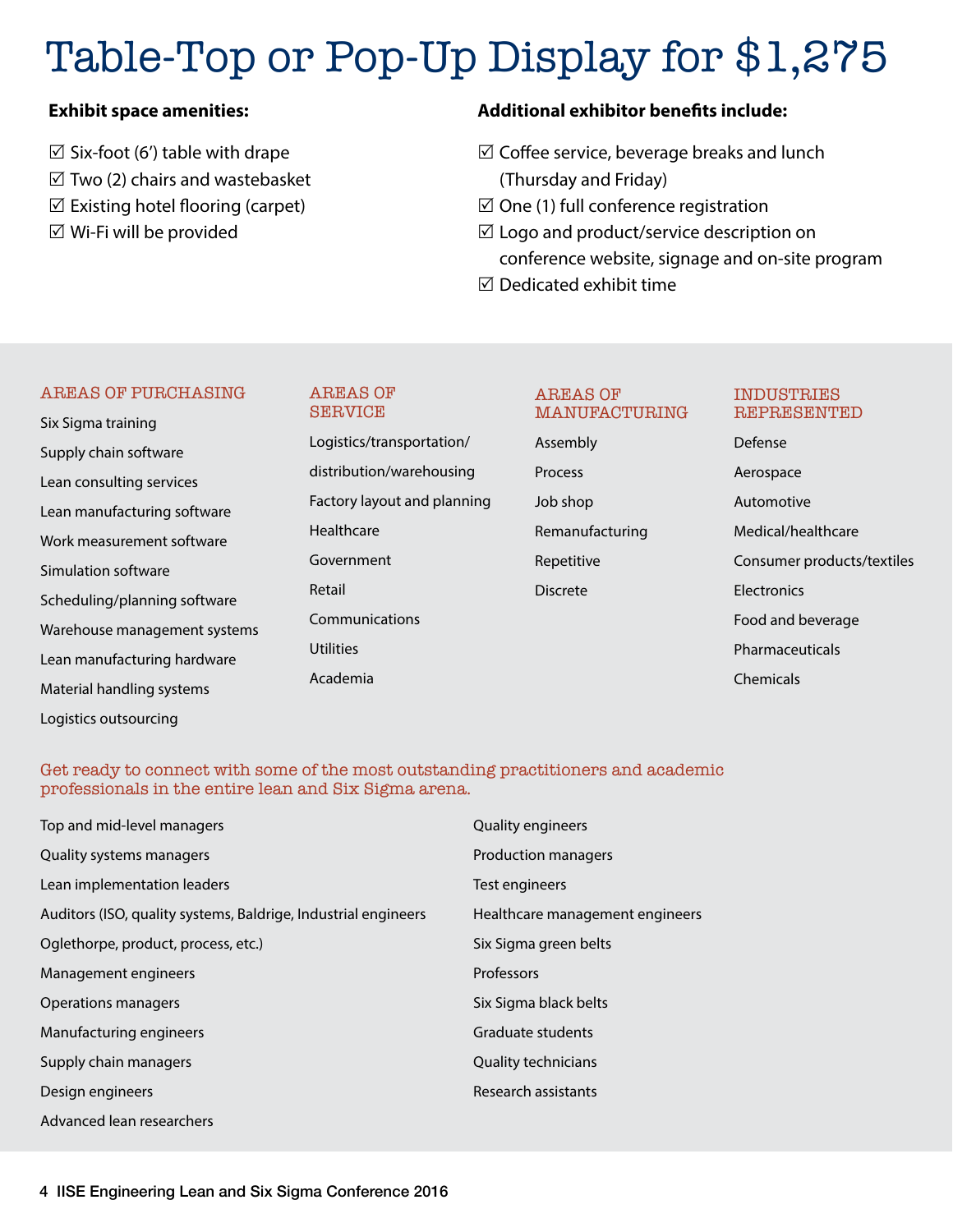## Advertising Opportunities



## INSERT IN ATTENDEE CONFERENCE BAGS

\$100 PER INSERT *(Brochures must call for additional pricing)* Your company's product ad or flyer is a great way to guarantee attendees see your message. You provide the material; we place it in the attendee conference bags for distribution at registration.

## PRINT AD IN CONFERENCE ON-SITE PROGRAM \$300 FULL-PAGE COLOR AD *(PRIME POSITION)*

Increase your visibility to every conference attendee by placing a full-page, four-color print ad in the conference program that every attendee will receive. This program is used by all attendees as a daily guide and key to planning their schedules. Every activity, session and event is listed in this informative program guide. Remember this guide will be carried by each attendee at the conference and kept to use as a reference tool throughout the year.

| ٠<br>$\bullet$ $\bullet$ |  |
|--------------------------|--|

## WEB BANNER ADVERTISING ON CONFERENCE WEBSITE \$300 (970X90) Leaderboard Banner Or \$200 (300X250) Vertical Side Banner *(RUN TIME 2 MOS.)*

Your company's customized Web banner ad and link to your landing page will be displayed on the official conference website for two (2) months. Banner ads can drive traffic to your website and allow dynamic and time-sensitive promotion as well as enhance your company's image and brand awareness prior to the conference.

> For more information, contact Dolores Ridout at ridout3@airmail.net or (281) 762-9546, Hutson Lambert at hlambert@airmail.net or (228) 452-9683 or Anita Lambert at anita4@airmail.net or (228) 452-6159.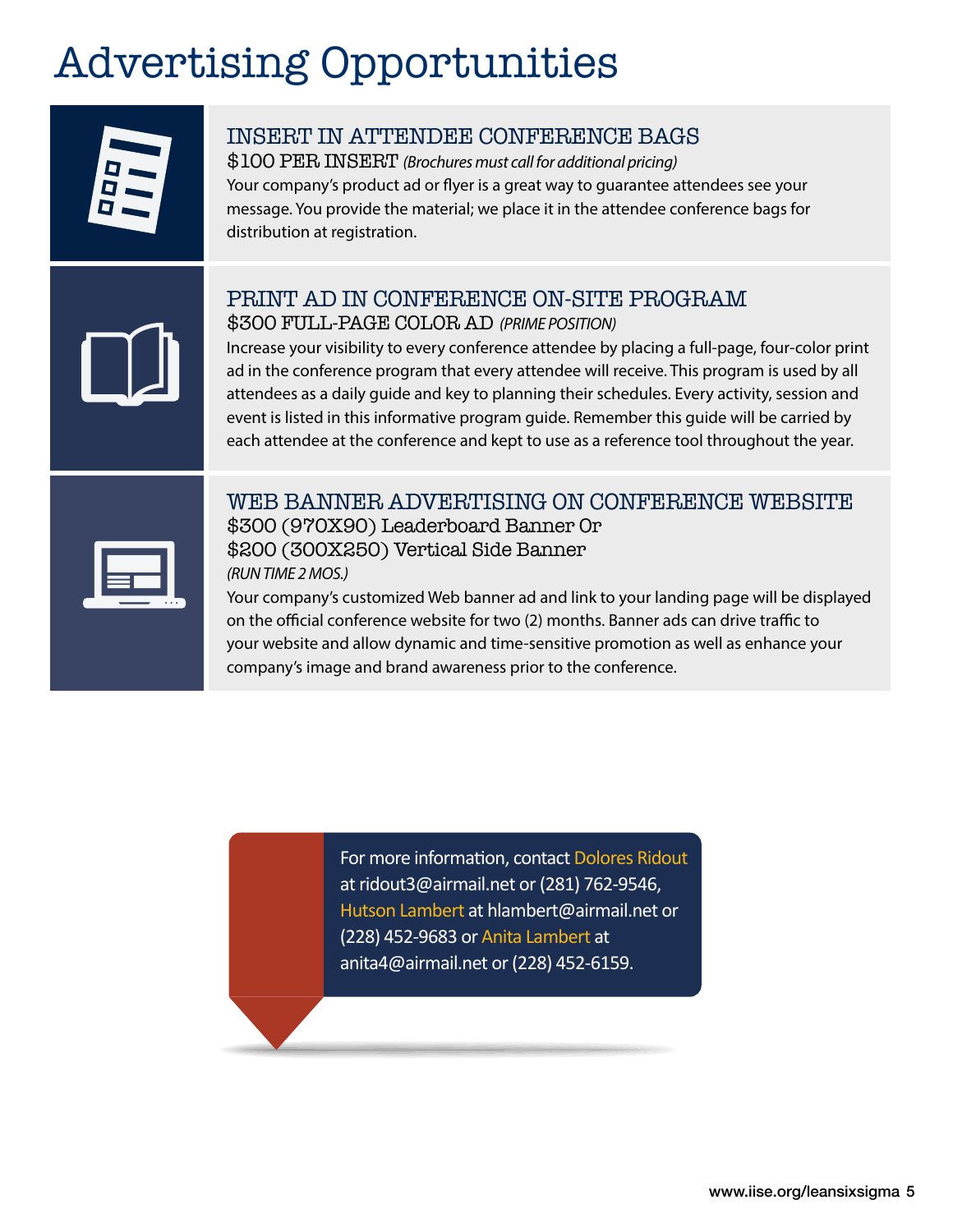## Sponsorship Opportunities



*Note: Sponsorship signage is included at all sponsored venues and in conference promotional material.*

## Hotel Information

### **Embassy Suites San Antonio Riverwalk-Downtown**

125 E. Houston Street, San Antonio, TX 78205 (210) 226-9000

## RESERVATIONS

The Embassy Suites San Antonio Riverwalk–Downtown is set on the banks of the San Antonio River in the vibrant heart of San Antonio, Texas. Grab a bargain at the Mexican Market or discover the rides and attractions of Six Flags® Fiesta Texas or SeaWorld® San Antonio. All guest suites at this beautiful San Antonio Riverwalk hotel offer more space and flexibility, with separate sleeping and living areas, and a wide range of thoughtful amenities.

A limited number of rooms are available at the conference rate of \$175 for a single or double plus applicable state and local taxes. To receive this special rate, call 1-800 Embassy (1-800-362-2779) to make your reservations. You can also go on line to Embassy Suites Riverwalk and enter the three letter convention/group code: "ENG" under add special rate code to book your reservation or go to personalized group web page. The cutoff date to book reservations is Tuesday, Aug. 23, 2016, or when the room block is full. Quoted sleeping room rates will be offered, based on availability, two days before and two days after the conference dates.

Guest departing prior to their reserved check-out date will be assessed an early check-out fee of \$75 + tax. Guests wishing to avoid an early check-out fee should advise the hotel at or before check-in of any change in planned length of stay.

## PARKING

Parking: The Embassy Suites on-site valet parking at \$30 + tax per 24 hours with in/out privileges. Event/day parking is \$15 without in/out privileges and is based on availability.

Please visit the hotel/travel section of the conference website (www.iise.org/LeanSixSigma) for more information.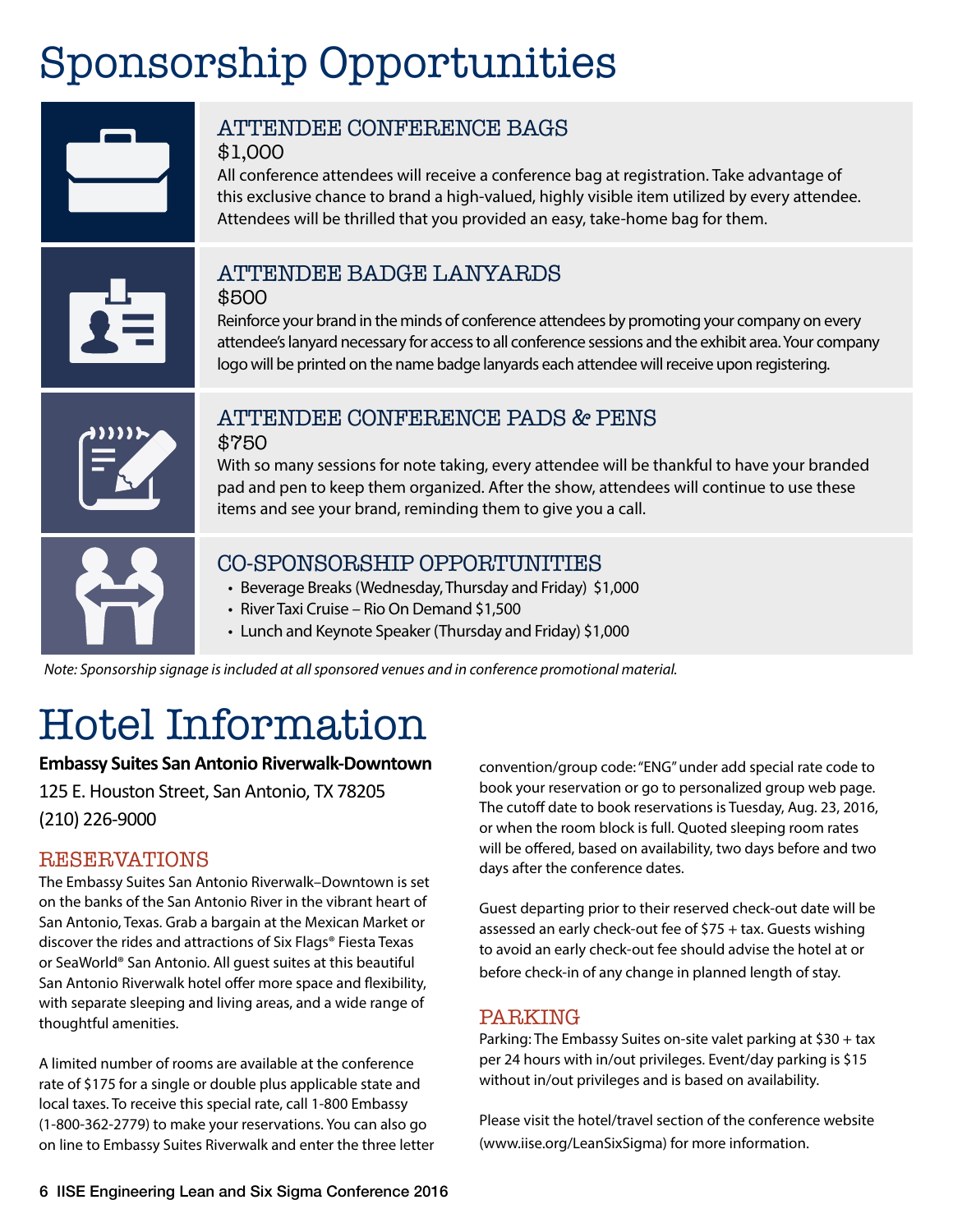

#### **Table #**

#### **□ Table-Top or Pop-Up display - \$1,275**

Two (2) chairs and a wastebasket Logo on conference signage

Six-foot (6') table with drape Logo on conference website (exhibitor must provide logos) Exhibit area flooring is carpeted Logo on conference on-site program Wi-Fi will be provided and only a controll conference complimentary registration

| Company name:              |      |
|----------------------------|------|
| <b>Contact person:</b>     |      |
| Title:                     |      |
| Email:                     |      |
| <b>Company address:</b>    |      |
| City, state, zip, country: |      |
| Phone:                     | Fax: |
| Website:                   |      |

#### **Booth Traffic Drivers**

IISE Engineering Lean and Six Sigma Conference 2016 www.iise.org/leansixsigma 7016 www.iise.org/leansitizma 70<br>International Conference 2016 www.iise.org/leansitizma 7016 www.iise.org/leansitizma 7016 www.iise.org/leansit

| □ Insert placed in attendees' conference bags                        | \$100 each <i>brochure inserts must call for pricing</i> |
|----------------------------------------------------------------------|----------------------------------------------------------|
| $\Box$ Full-page, color ad (prime position) in conference program    | \$300 per ad                                             |
| $\Box$ Web banner ad and link on ELSS conference website - 2 mo. run | Vertical side banner (300w x 250h) \$200                 |
| $\Box$ Web banner ad and link on ELSS conference website - 2 mo. run | Leaderboard banner (970w x 90h) \$300                    |

| <b>Branded Promotional Items</b>                                                                                                                                              |         |                                                         | <b>Co-Sponsorship Opportunities</b>                          |         |
|-------------------------------------------------------------------------------------------------------------------------------------------------------------------------------|---------|---------------------------------------------------------|--------------------------------------------------------------|---------|
| $\Box$ Attendee conference bags                                                                                                                                               | \$1,000 |                                                         | $\Box$ Beverage breaks (Wed., Thurs., Fri.)                  | \$1,000 |
| $\Box$ Attendee badge lanyards                                                                                                                                                | \$500   |                                                         | $\Box$ River Taxi Cruise - Rio On Demand                     | \$1,500 |
| $\Box$ Attendee conference pads & pens                                                                                                                                        | \$750   | $\Box$ Lunch and keynote speaker (Thurs., Fri.) \$1,000 |                                                              |         |
| Total of all items checked above: \$ ____________                                                                                                                             |         |                                                         | Payment by credit card is due once contract has been signed. |         |
| MasterCard<br>$\perp$                                                                                                                                                         |         |                                                         | $\Box$ Visa $\Box$ American Express                          |         |
|                                                                                                                                                                               |         |                                                         |                                                              |         |
|                                                                                                                                                                               |         |                                                         |                                                              |         |
| Please scan and email contract as PDF to Dolores Ridout at ridout3@airmail.net or Leigh Anne Stroud at <i>Istroud@iise.org</i><br>or fax to Dolores Ridout at (866) 419-9580. |         |                                                         |                                                              |         |